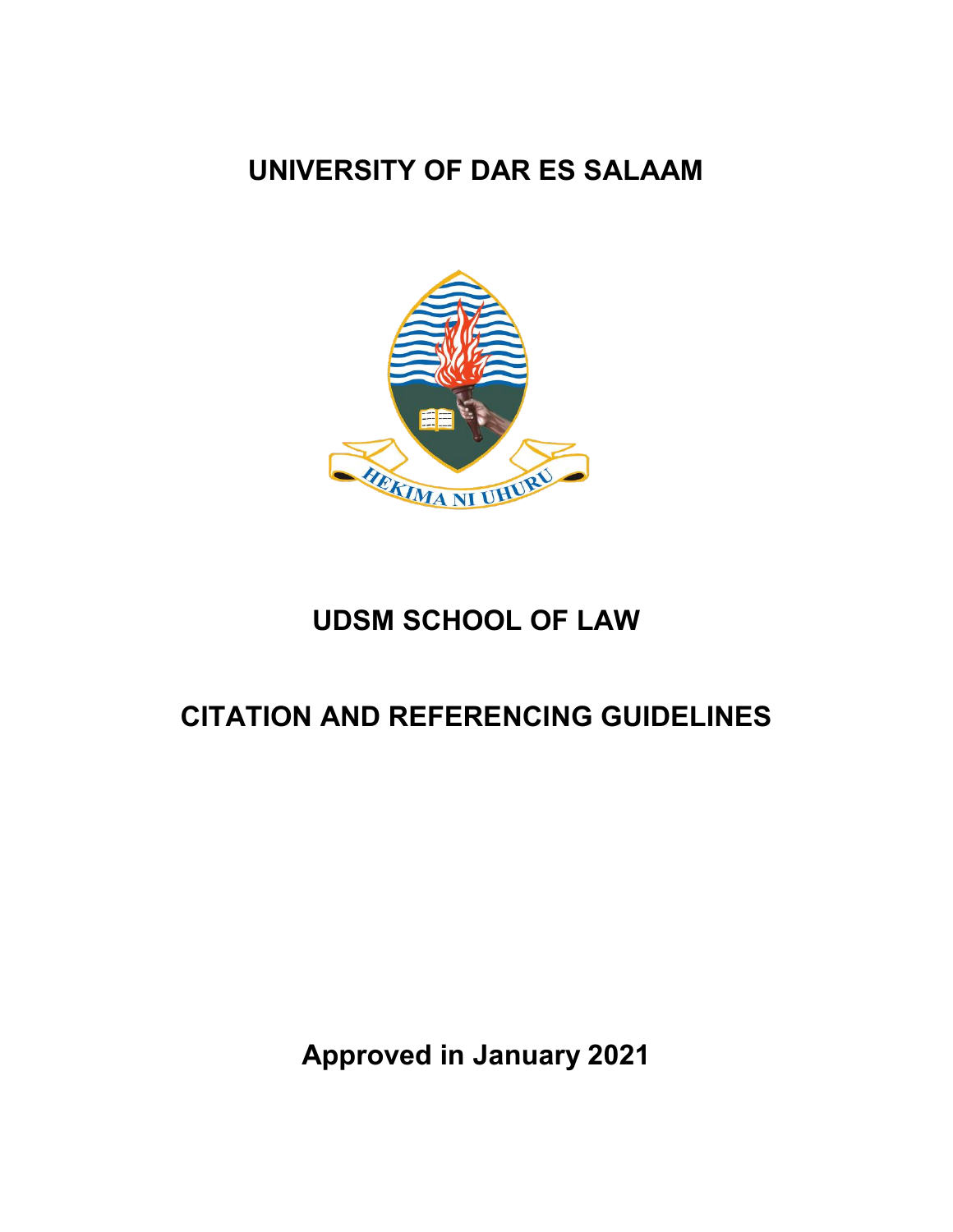#### **1. INTRODUCTION**

#### **1.1. Objectives**

Regulation 14 of the Postgraduate Regulations of 2018 entails the guidance for postgraduate students for purposes of preparation and submission of theses, dissertations and other forms of academic research papers. The guidance concentrates on the formal requirements of such academic writings. Students are required to adhere to the Regulation.

Regulation 14.11 contains specific provisions on referencing. It reads as follows:

*14.11.1. All sources cited in the text should be included in the list of references. References should be arranged in alphabetical order at the end of the thesis/dissertation, beginning with author's name. Departments may differ in the specific referencing styles and candidates are advised to consult their respective Schools, Institutes or college authorities for appropriate referencing styles in their units. Where there is no guidance, the Harvard Style of referencing should be used.*

*14.11.2. Where a Unit decides to develop its own referencing system, the new format shall be approved by the DVC-Academic*.

In line with the provisions above, the University of Dar es Salaam School of Law (UDSoL) has developed these Guidelines to be referred as *The University of Dar es Salaam School of Law Citation and Referencing Guidelines*. They are meant to guide UDSoL students when writing their assignments, research proposals, advanced papers, graduate essays, dissertations, theses, etc, with a view to ensuring uniformity and consistency in terms of citation and referencing. No other citation and referencing style shall be accepted.

**Note**: These Guidelines shall apply *mutatis mutandis* to undergraduate Dissertations.

## *1.2.* **Important Formal Requirements (additional to those in the Postgraduate Regulations)**

#### *1.2.1. Quotations*

Use double quotation marks ("...") when directly quoting a text from a source. In the main text (not in the footnotes) quotations that are more than 4 lines long in text should be indented (1 cm) on both sides, presented without quotation marks. **Do not** use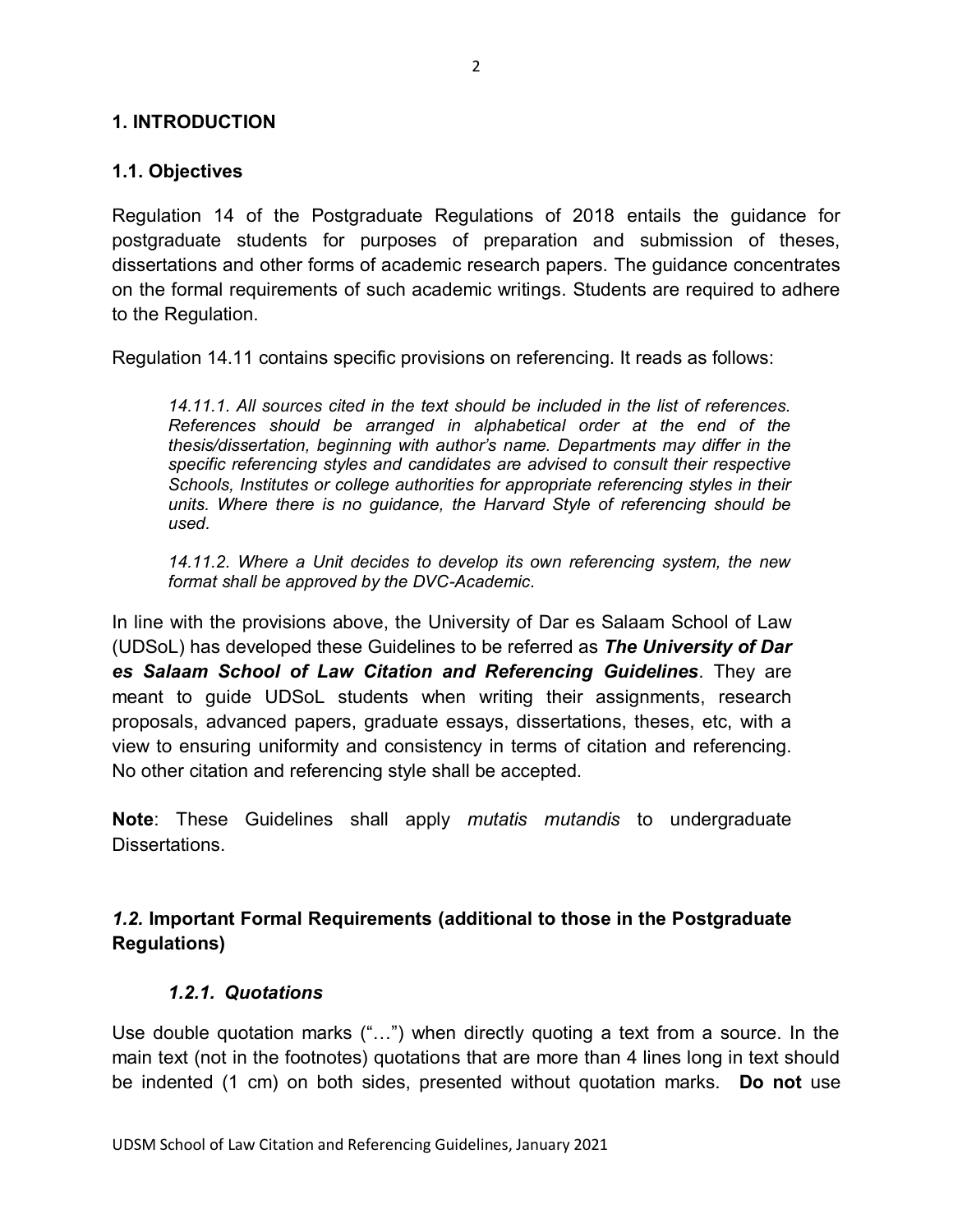ellipses or dots (…) at the beginning or end of an indented quote. To indicate where words or phrases have been omitted **from within a quotation**, use only three dots "…".

## *Note*

Unless they are truly inevitable, direct (verbatim) quotations are highly discouraged. Supervisors shall, where such quotations are not required, direct candidates to remove them.

# *1.2.3 Punctuation*

Punctuation marks should be "outside" quotation marks (unless the punctuation mark is clearly part of the quotation). A footnote superscript numbers should come after punctuation marks.

# *1.2.3 Numerals*

- $\triangleright$  In the main body of text, numbers and ordinals from one to ten (inclusive) should be spelled out; after that use digits: E.g.
- One, two, three,… ten, 11, 12,…
- First, second, … tenth, 11th, 12th
- $\triangleright$  Use the longer "n dash" to separate groups of digits for page numbers and dates.
- $\bullet$  E.g. 20-24; 125-28
- $\triangleright$  When citing page numbers, abbreviate figures in the hundreds or thousands as appropriate
- E.g. 125–28 (instead of 125–128); 1923–25 (instead of 1923–1925); 2345–51 (instead of 2345–2351)
- $\triangleright$  Always use digits (not words) for footnotes, percentages and references to sections or pages of a document. Examples:
- 2 per cent (do not write "two percent); or 6 % (do not write 'six percent')
- Page 7 (not 'page seven').
- S. 12 of the Law of Marriage Act (not "section two of ….').

# *1.2.4 Footnotes*

Use footnotes, and not endnotes. **DO NOT** use *supra, op cit, loc cit, infra*, etc. Follow the style that is shown hereinafter.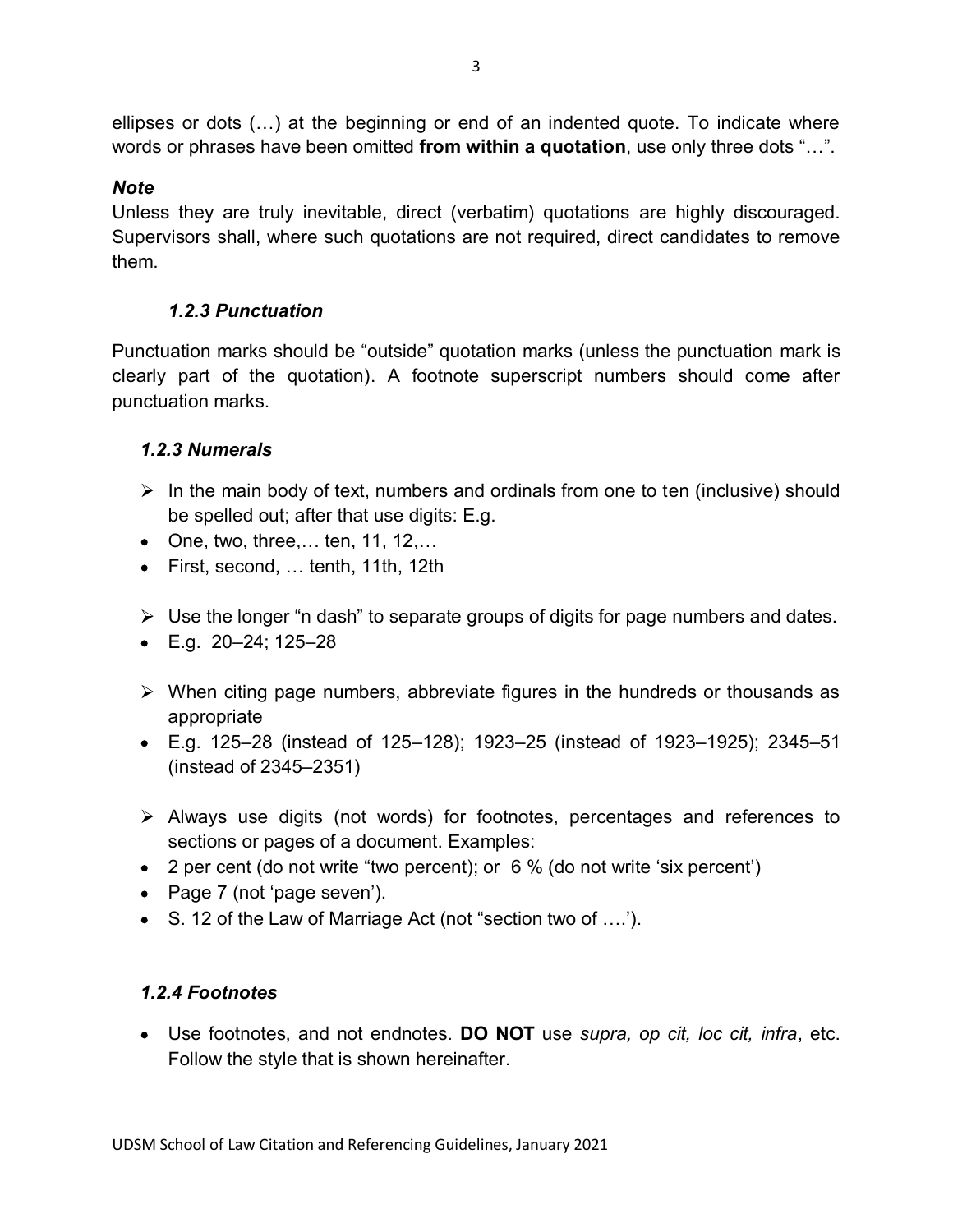Heavy footnoting is discouraged. Unless it is truly necessary, avoid putting long texts in the footnotes. All relevant information should be placed in the main text.

## *1.2.5. Abbreviations*

Use the following abbreviations: p/pp. (for page/pages); para/paras. (for paragraph/paragraphs); s/ss. (for section/sections of the law); art/arts. (for article/articles of a law, Treaty, Constitutions etc).

# *1.2.6. Multiple Authors*

When citing a source written or edited by multiple authors, observe the following:

- If the number of authors is three or less, cite all authors or editors.
- If the number of authors/editors is four and above, only cite the first author and add "*et.al*" (meaning "and others") for the rest of the authors/editors.

# *1.2.7 Artificial Persons as Authors*

If a publication is issued by an artificial person (e.g. Government, organization, association, commission, corporation, NGO, etc) and has no personal author's name on the title page, list the organization itself as author, even if it is also given as publisher.

# **2. CITATIONS IN FOOTNOTES**

Adhere **strictly** to the following formulae when citing your sources in the footnotes. Any work that does not adhere to the style provided here will be returned to students or candidates.

## *Note*

Observe the use and place of punctuation marks (commas, colons etc) brackets, if any (and their type), arrangement of items, etc. in each respective category of sources.

## **2.1. Books**

Author's surname and initials, *Title in Italics* (edition, if any), Place of Publication: Publisher, year (no brackets), page number of quote/ where the idea is found.

Examples: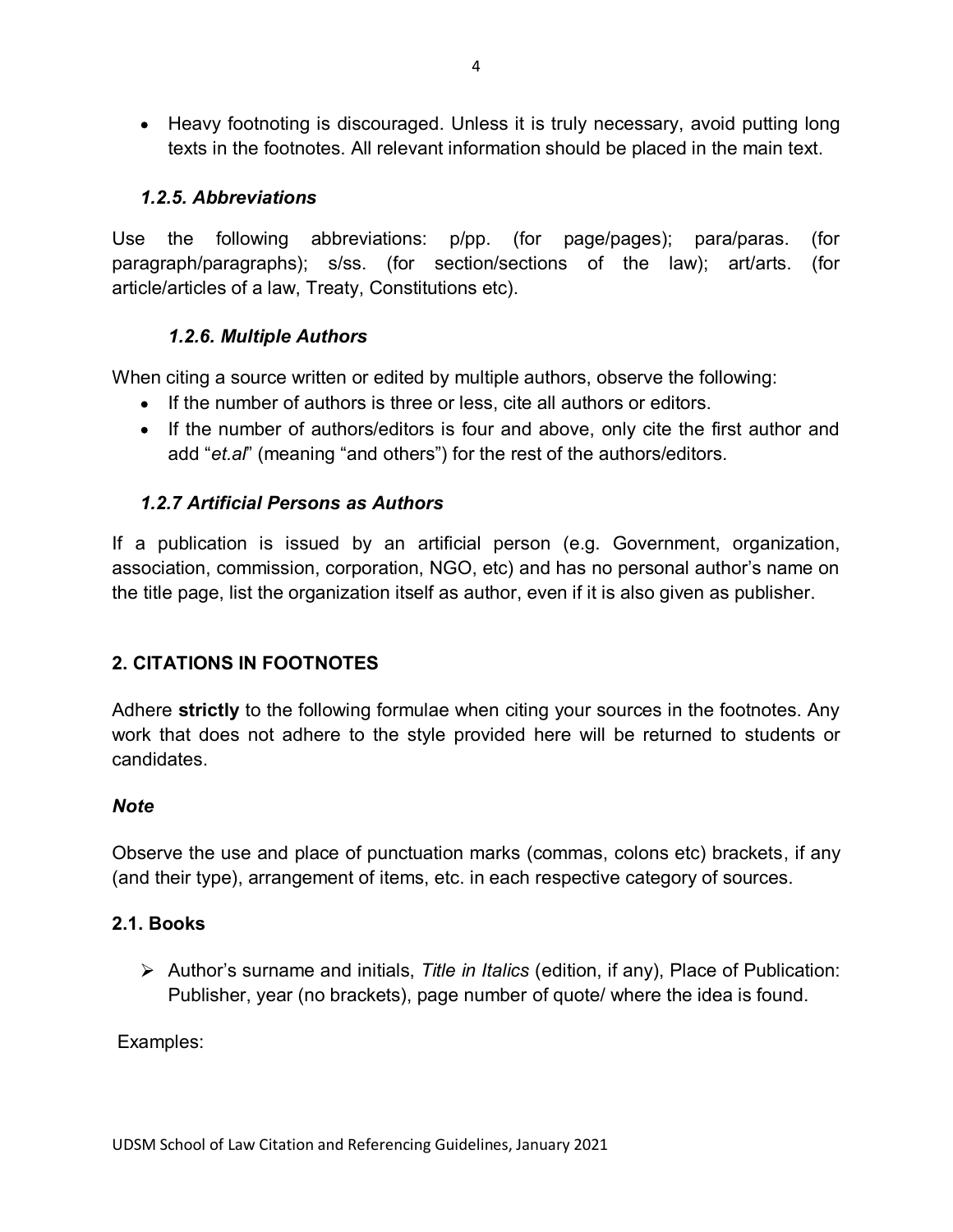- Malanczuk, P., Modern Introduction to International Law (7<sup>th</sup> Revised Edn.), London: Routledge, 1997, p. 23
- Turabian, K.L., *A Manual for Writers of Research Papers, Theses and Dissertations* (7th Edn.) Chicago: University of Chicago Press, 2007, p. 25.

# **2.2. Chapters in Edited Books**

Author's surname and initials "Chapter tile" in Editor's (or editors') surname(s) and initials (ed./eds.), *Book Title in Italics,* city of publication, publisher, year (without brackets), page number or numbers of quote/where the idea is found.

## Examples:

- Materu, S.F., "A Strained Relationship: Reflections on the African Unions' Stand towards the International Criminal Court from the Kenyan Experience", in Werle, G., Fernandez, L. and Vormbaum, M. (eds.) *Africa and the International Criminal Court,* The Hague: T.M.C Asser Press, 2014, p. 223.
- Majamba, H.I. and Longopa, E.E.,"Post-2015 Legislative and Policy Reforms for Oil and Gas", in Kweka, O.L. and Majamba, H.I. (eds.), *Scientific, Legal and Economic Aspects of Oil and Gas in Tanzania*, Dar es Salaam: University of Dar es Salaam, 2018, pp. 53–7.

## **2.3. Journal Articles**

Author's surname and initials "Article title" volume (issue, if any), *Title of Journal*  (in full) *in Italics,* year, page number of beginning of article, page number of quote/ where the idea is found.

Examples:

- Tizeba, T., "The Symbiotic Relationship between Illicit Financial Flows and Money Laundering in Africa", 44(2) *Eastern Africa Law Review,* 2017, p. 14.
- Werle, G. and Burghardt, B., "Do Crimes against Humanity Require the Participation of a State or a "State-Like" Organization?" 10(5) *Journal of International Criminal Justice,* 2012, pp.1167–70.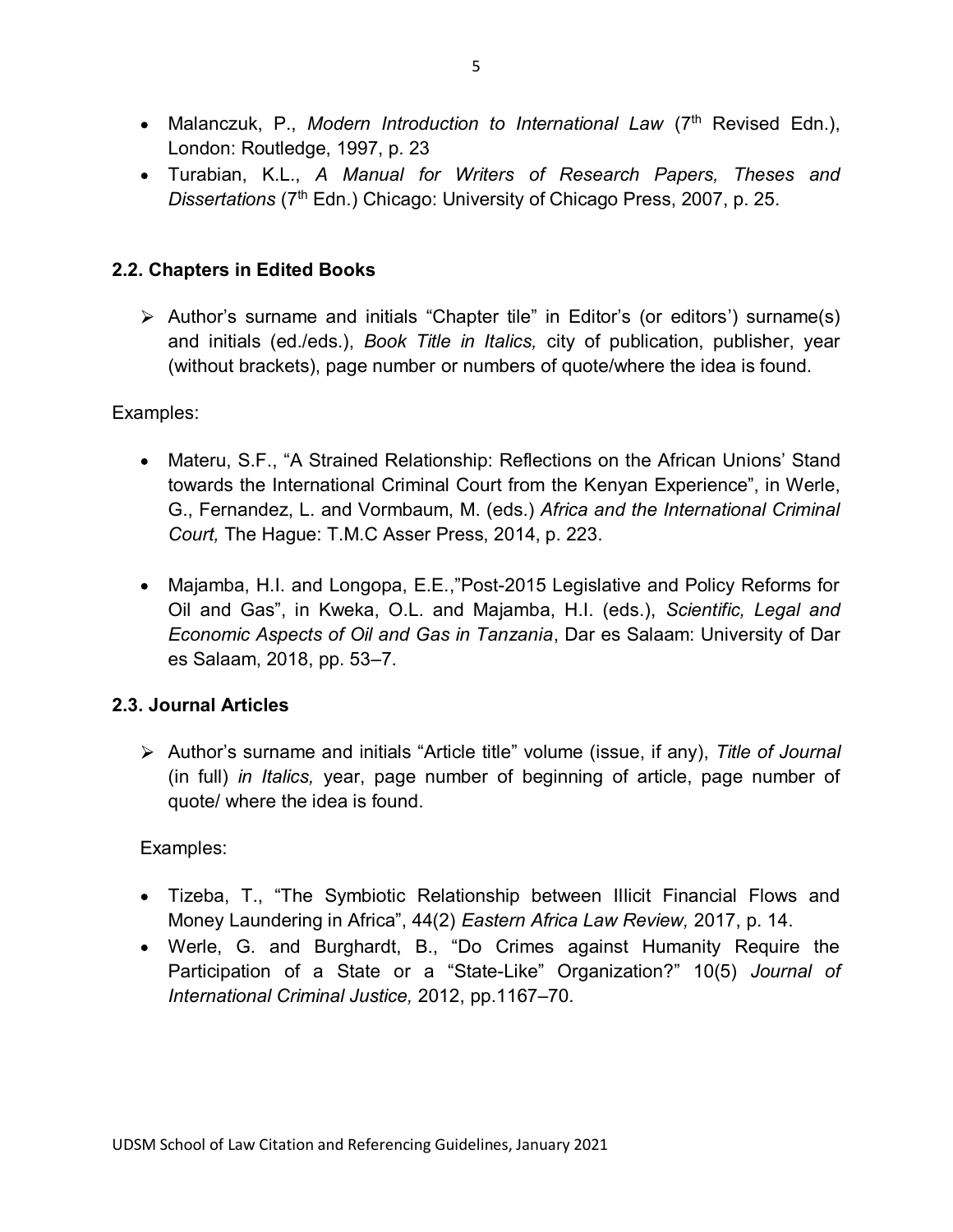#### **2.4. Official Reports**

Name of author/institution issuing the report, *Title of the Report in Italics,* Place of Publication: Publisher, Year, page number of quote.

### Examples:

- Human Rights Watch, *Ballots to Bullets: Weapons Proliferation, Political Violence and Human Rights in Kenya,* New York: Human Rights Watch, 2002, p. 16.
- Republic of Kenya, *Report of the Commission of Inquiry into Post-election Violence,* Nairobi: Government Printer, 2008, pp. 102–12.

#### **2.5. Theses and Dissertations**

Author's surname and initials "Title of Thesis/Dissertation", PhD Thesis / LL.M Dissertation, Name of University, Year, page number of quotes.

Examples:

- Peter, Y., "Prosecuting Money Laundering in Tanzania: Legal and Practical Challenges", LL.M Dissertation, University of Dar es Salaam, 2018, p. 34.
- Mwanga, E., "Integrating Indigenous Knowledge Systems into Climate Change Strategies in Tanzania: Examination of Legal and Policy Challenges" Ph.D Thesis, University of Dar es Salaam, 2019, pp. 176–9.

## **2.6. Newspaper Articles (Print and Electronic)**

#### *2.6.1. Print Newspaper*

Author's surname and initials "Title of article", *Name of Newspaper in italics*, (place of Publication), date month and year of publication, page number referred.

Example:

Kolumbia, L., "President John Magufuli: No Tenure Extension," *The Citizen* (Dar es Salaam), 19 December 2019, p. 1.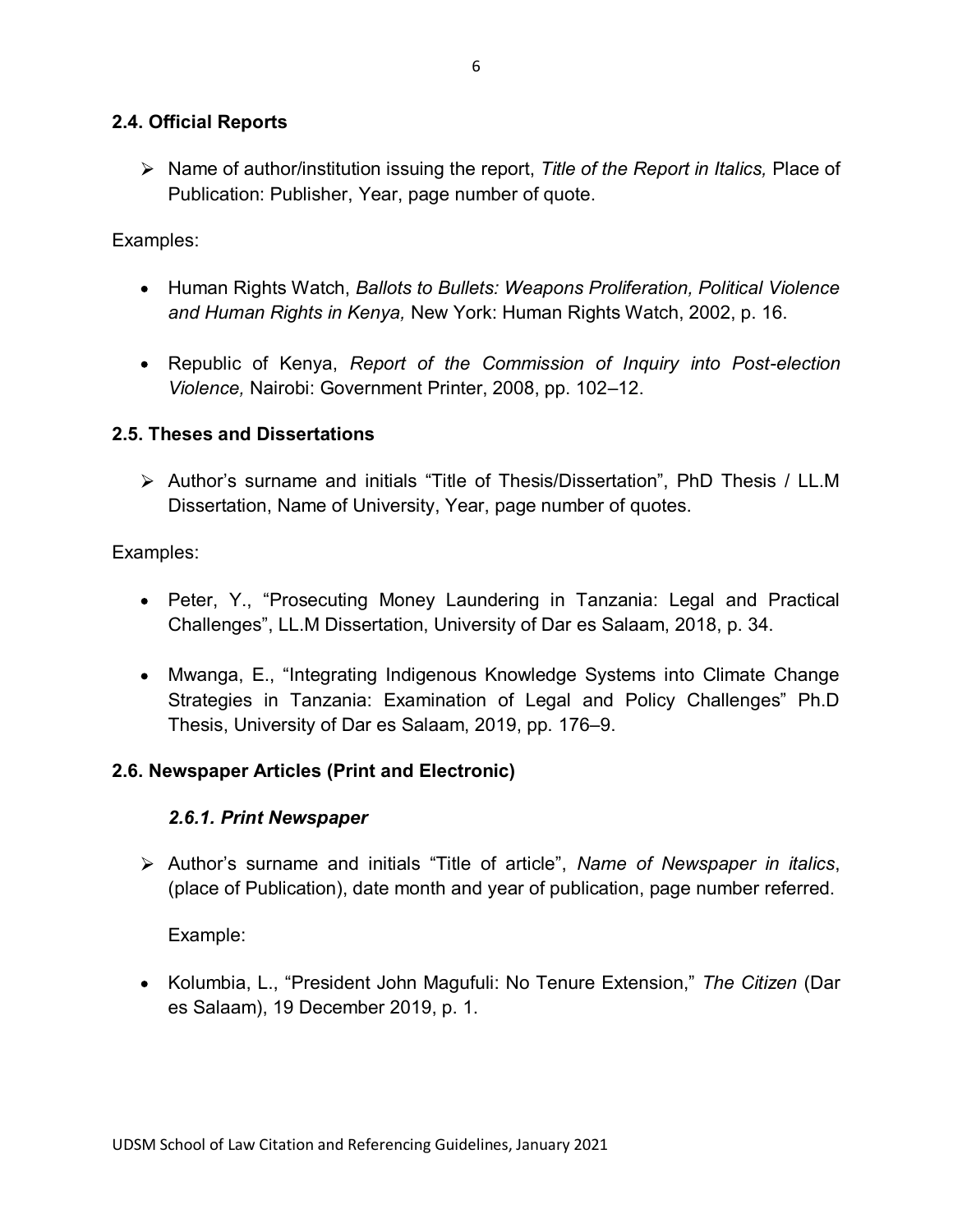## *2.6.2. Online Newspapers*

Author's surname and initials "Title of article", *Name of Newspaper in italics*, (Place of Publication) date month and year of publication, available at <URL/internet link>, (date accessed).

#### Example:

Kolumbia, L., "President John Magufuli: No Tenure Extension," *The Citizen* (Dar es Salaam), 19 December 2019, available at <https://www.thecitizen.co.tz/news /1840340-5391630-9wru7b/index.html> (accessed 20 December 2019).

## **2.7. Unpublished Papers (Conference Papers or Research Papers, etc.)**

Author's surname and initials, "Title of paper" (paper presented at name of conference) place, date, page number of quote.

## Example:

• Amao, F., "Universalism and African Union Law: An Uncomfortable Synthesis of Universalism and African Traditions?" (paper presented at the 114<sup>th</sup> Annual Conference on International Law and Universality), Manchester, 13–15 September 2018) p. 7.

## **2.8. Electronic (Internet/Online) Sources**

Use the phrase "available at: <http://...>" when citing, and provide date last accessed in brackets. **Remove** all hyperlinks. Cite using the following formula.

 $\triangleright$  Author's surname and initials (or if authors is not a natural person, then name of the organization/institution publishing the material) "Title of the document", (Place of Publication (if available): publisher (if available), year (if available), page number of quote (if available), available at <URL/internet link>, (date accessed)

## **Examples**

OECD, "Money Laundering and Terrorist Financing Awareness Handbook for Tax Examiners and Tax Auditors", Paris: OECD, 2019, p. 15, available at <https://www.oecd.org/tax/crime/money-laundering-and-terrorist-financingawareness-handbook-for-tax-examiners-and-tax-auditors.pdf> (accessed 20 December 2019).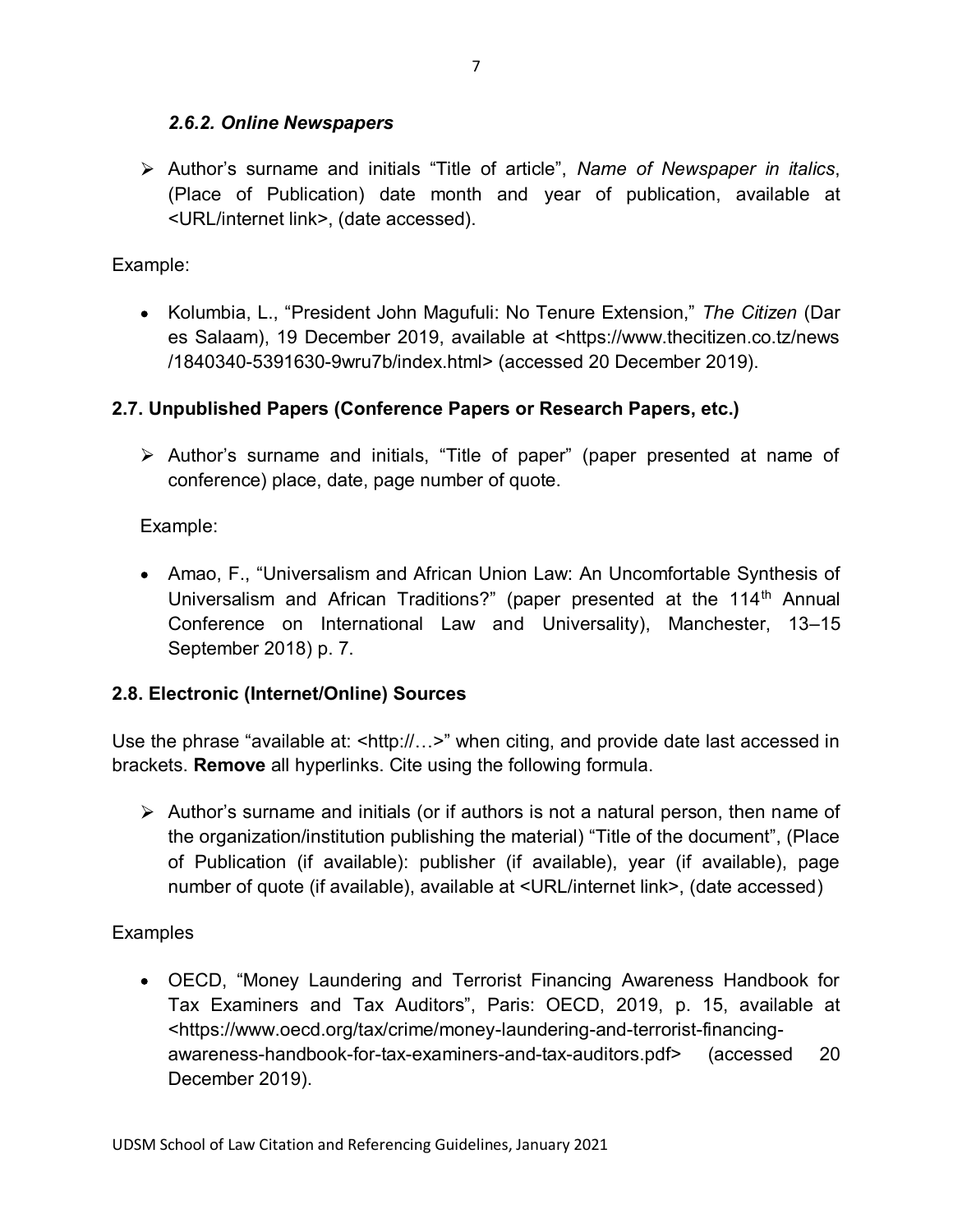• Ischebeck, J., "Money Laundering in Africa: What you Need to Know," available at <https://moguldom.com/211905/money-laundering-in-africa-what-you-need-toknow/> (accessed 18 December 2019).

*Note*: Do not cite the URL/internet link alone; you must provide the full facts of the publication, as far as they can be determined before placing the internet link.

## **2.9. Cases**

Cite cases, rulings, decisions and judgments, in accordance with the normal practice in the relevant jurisdiction. If the case is reported, cite it according to the citation style of the respective Law Report.

**Note:** Regardless of all other factors, when citing cases:

- Names of parties to the case **MUST BE** italicized. The rest of the citation **MUST NOT** be in italics.
- When writing the parties, use v.
- **DO NOT** use 'versus' or 'vs'.

# **Examples**

- *Bloggs v. Smith* [2001] 3 XYZ LR 76, p. 13.
- *Nicaragua Case* (Admissibility & Jurisdiction) (Nicaragua v. USA), ICJ Reports, p. 60.
- *Director of Public Prosecution v. Daudi Pete* [1993] TLR 22, p 21.  $\bullet$
- *Okunda v. R.* [1970] EA 453, p. 461.
- *Salomon v. Commissioner of Customs & Exercise* [1967] 2 QB 116, p. 143.
- *Alex John v. The Republic,* Court of Appeal of Tanzania at Dar es Salaam, Criminal Appeal No. 129 of 2006 (Unreported), p. 12.

## **2.10. Interviews**

- $\triangleright$  When the interviewer is the author: surname and initials of interviewee (if there is no anonymity) Interview by Author (Date and Place of the interview). E.g.
- Peter, C.M., Interview by author (20 March 2016, UDSM, Dar es Salaam).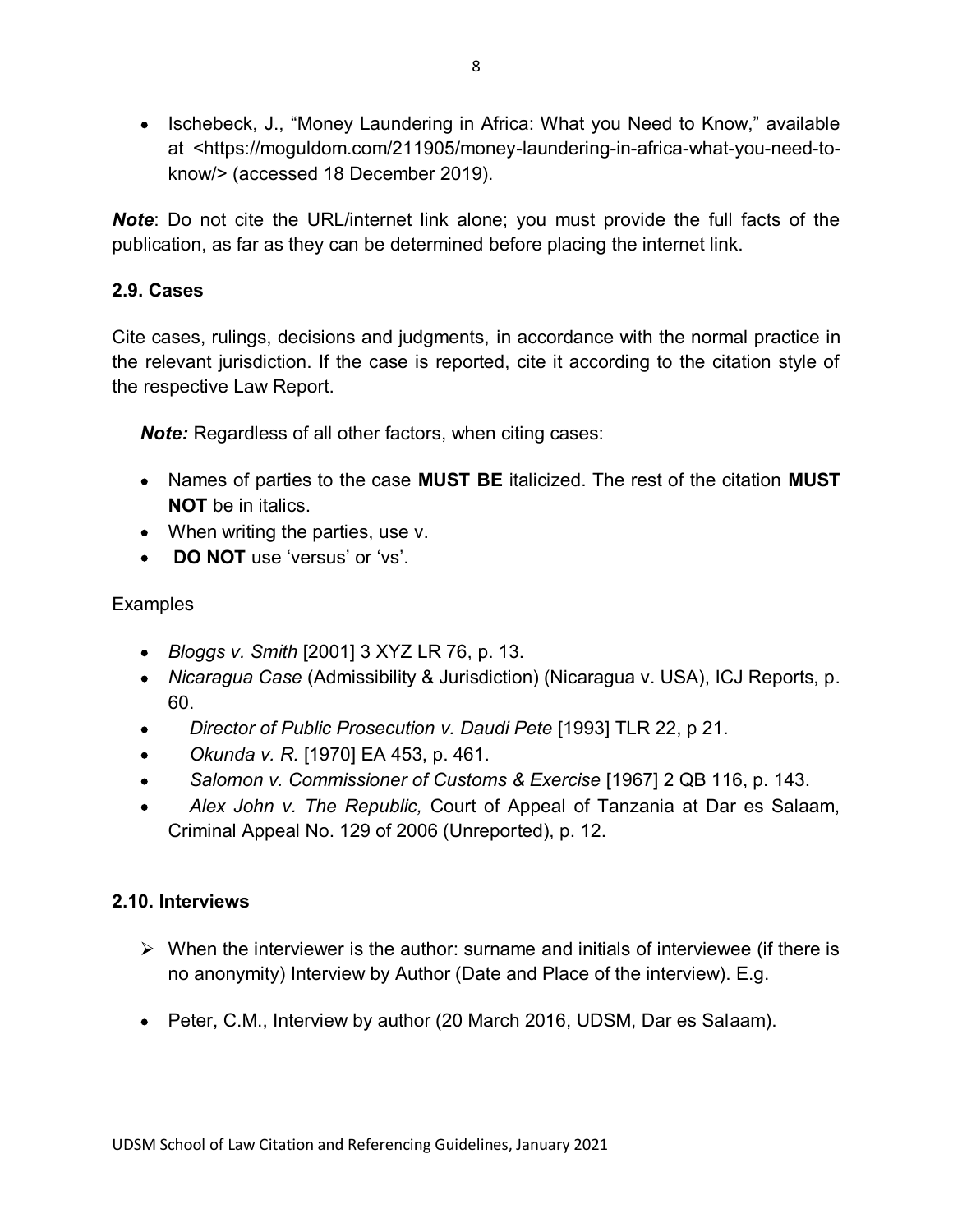- $\triangleright$  When the interviewer was not the author: Initial and surname of interviewee (only if he does not prefer anonymity, Interview by … (name of interviewer) (date and place of interview). E.g.
- Peter, C.M., Interview by Romward, T. (20 March 2016, UDSM, Dar es Salaam).

## **2.11. Legislation**

- $\triangleright$  Local (Tanzanian) statutes must be cited in accordance with the quidance provided under part III (Section 20) of the Interpretation of Laws Act, Cap. 1 [R.E. 2002]. For example:
- *Principal Legislation*
	- $\checkmark$  Land Act, Cap. 113 [R.E. 2002], s. 20.
	- $\checkmark$  Drug Control and Enforcement Act, Cap. 95 [R.E. 2019], s. 29(2).
- *Subsidiary Legislation*
	- $\checkmark$  Village Land Regulations, 2001 (GN. 86 of 2001), reg. 4.
	- $\checkmark$  The Tanzania Court of Appeal Rules, 2019 (GN. 368 of 2009), r. 3.

#### **Note**

Citation of foreign national legislation shall comply with the citation style dictated by the guiding law, if any, of that respective jurisdiction, or by the specific law being cited.

International and regional legal instruments should be cited fully and adequately. A short form of citation can be used only after a full citation has been provided as per part 3.0 below.

## **Note**

Some Treaties and Conventions provide for the manner of citation. Examples:

- $\checkmark$  Vienna Convention on the Law of Treaties. 1969 (United Nations, Treaty Series, Vol. 1155, p. 331). **Alternatively**: Vienna Convention on the Law of Treaties, 1969 (1115 U.N.T.S 331).
- $\checkmark$  Convention on the Law of the Sea, 1982 (1833 U.N.T.S 397).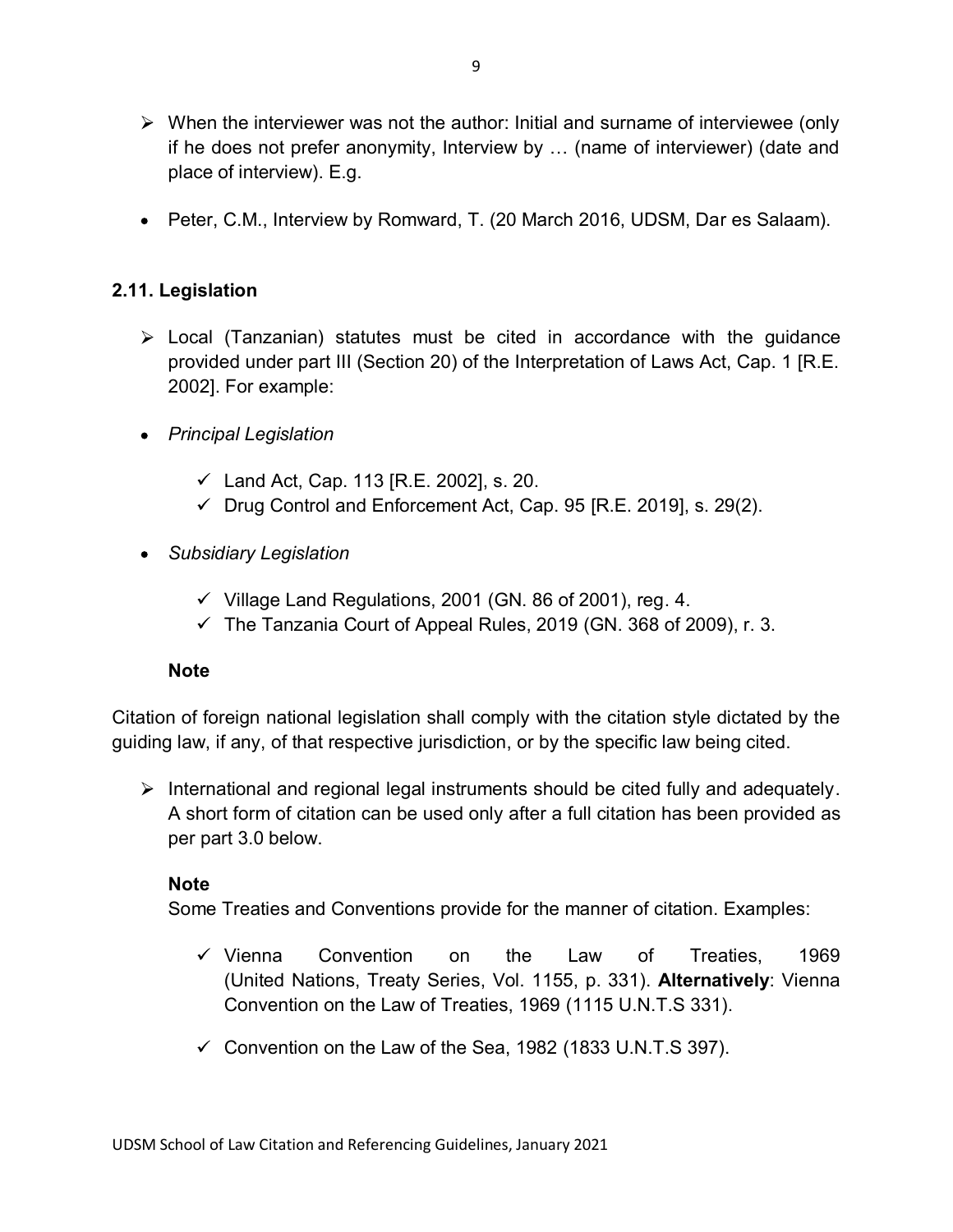- $\checkmark$  Rome Statute of the International Criminal Court, 1998 (U.N.T.S Vol.2187).
- $\checkmark$  African (Banjul) Charter on Human and Peoples' Rights, 1982 (OAU Doc. CAB/LEG/67/3 Rev. 5, 21 I.L.M. 58).

## **3.0 ABBREVIATING AND CROSS-REFERENCING CITATIONS**

When citing a source that has already been cited in a previous footnote, do not repeat the whole citation again. Abbreviate the citation in subsequent footnotes as follows**.**

 $\triangleright$  Author's surname, year of publication, p....

#### **Examples**

*First citation* (assume was in footnote 3) Malanczuk, P., *Modern Introduction to International Law* (7<sup>th</sup> Revised Edn), London: Routledge, 1997, p. 23

*Subsequent citation* (e.g. in footnote 11): Malanczuk, 1997, p.26.

*First citation* (assume was in footnote number 15) Materu, S.F., "A Strained Relationship: Reflections on the African Unions' Stand towards the International Criminal Court from the Kenyan Experience," in Werle, G., Fernandez, L. and Vormbaum, M. (eds.) *Africa and the International Criminal Court,* The Hague: T.M.C Asser Press, 2014, p. 223.

*Subsequent citation* (e.g. in footnote 22): Materu, 2014, p. 225.

*First citation* (assume was in footnote 20) Tizeba, T., "The Symbiotic Relationship between Illicit Financial Flows and Money Laundering in Africa," 44(2) *Eastern Africa Law Review,* 2017, p. 14

*Subsequent citation* (e.g. in footnote 54): Tizeba, 2017, p. 6.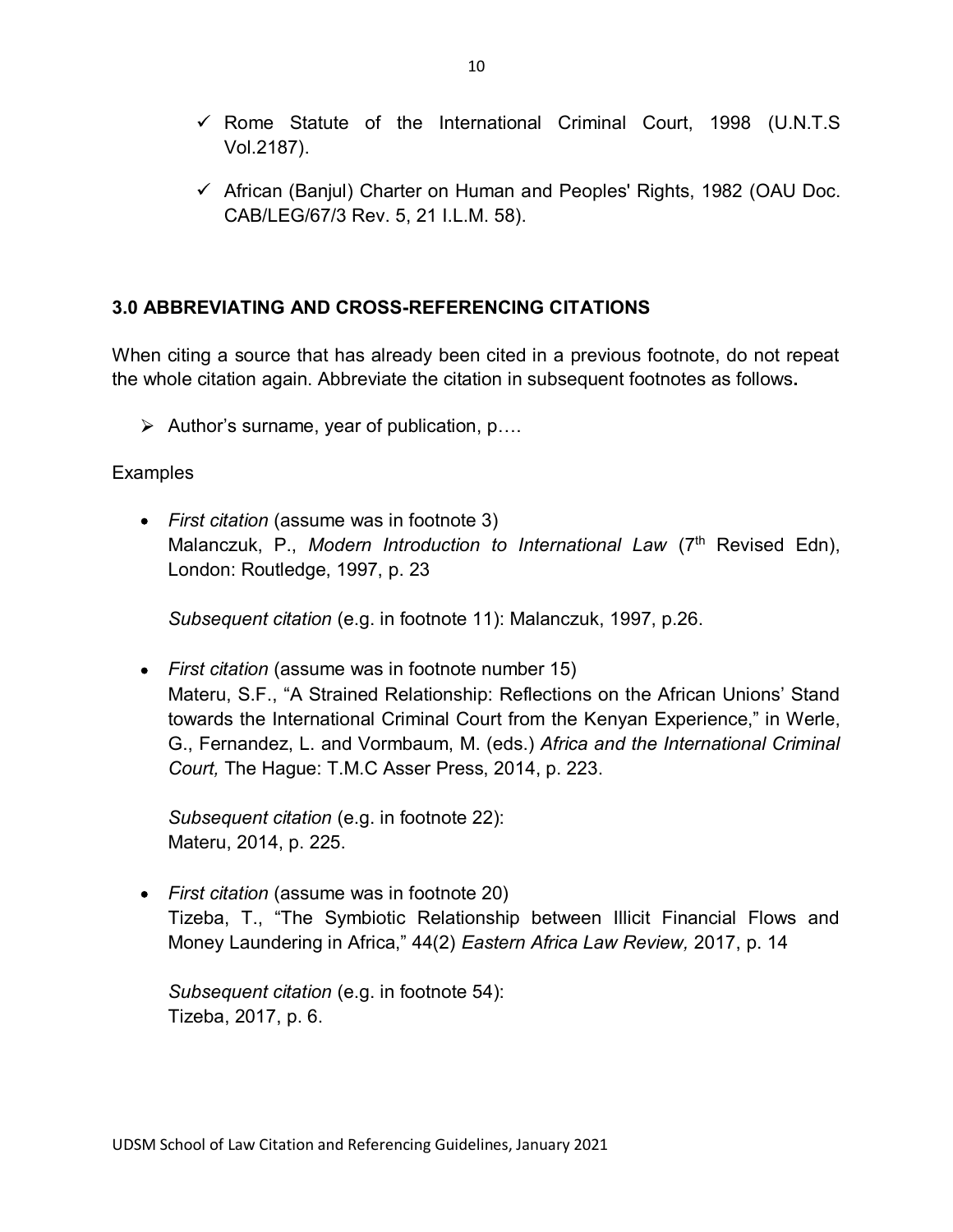*Note*

- $\triangleright$  If the same author has two or more works with the same year of publication, **add** letters **'a', 'b', 'c'** etc immediately **after the year of publication** (do not leave any space) to differentiate the works when citing them for the first time and also when abbreviating their citations.
- Use "ibid" to refer to an **immediately preceding** work with **the same page number**. Use "id" to refer to an immediately preceding work **with a different page** number.

Examples (of consecutive footnotes):

1. Malanczuk, P., *Modern Introduction to International Law* (7th Revised Edn), London: Routledge, 1997, p. 23. 2. Id, p. 28.

3. Tizeba, T., "The Symbiotic Relationship between Illicit Financial Flows and Money Laundering in Africa," 44(2) *Eastern Africa Law Review,* 2017, p. 14. 4. Ibid.

# **NOTE:**

**DO NOT** use *op cit, loc.cit, supra, infra* to refer to other footnotes.

# **4.0. CITATIONS IN BIBLIOGRAPHY**

A bibliography (or list of references) should be provided at the end of the work. It should only include sources that have been referred to in the work and cited in the footnotes. The bibliographical citation should follow the style used in the full citation of footnotes for the respective source **but without** page numbers. The only exceptions in this regard are **chapters in edited books** and **journal articles** whose bibliographical citation should include the page range indicating the **beginning** and the **end** of the chapter or article, as the case may be. For example:

## *Chapters in edited books*

Materu, S.F., "A Strained Relationship: Reflections on the African Unions' Stand towards the International Criminal Court from the Kenyan Experience", in Werle, G. Fernandez, L. and Vormbaum, M. (eds.) *Africa and the International Criminal Court,* The Hague: T.M.C Asser Press, 2014, pp. 211–228.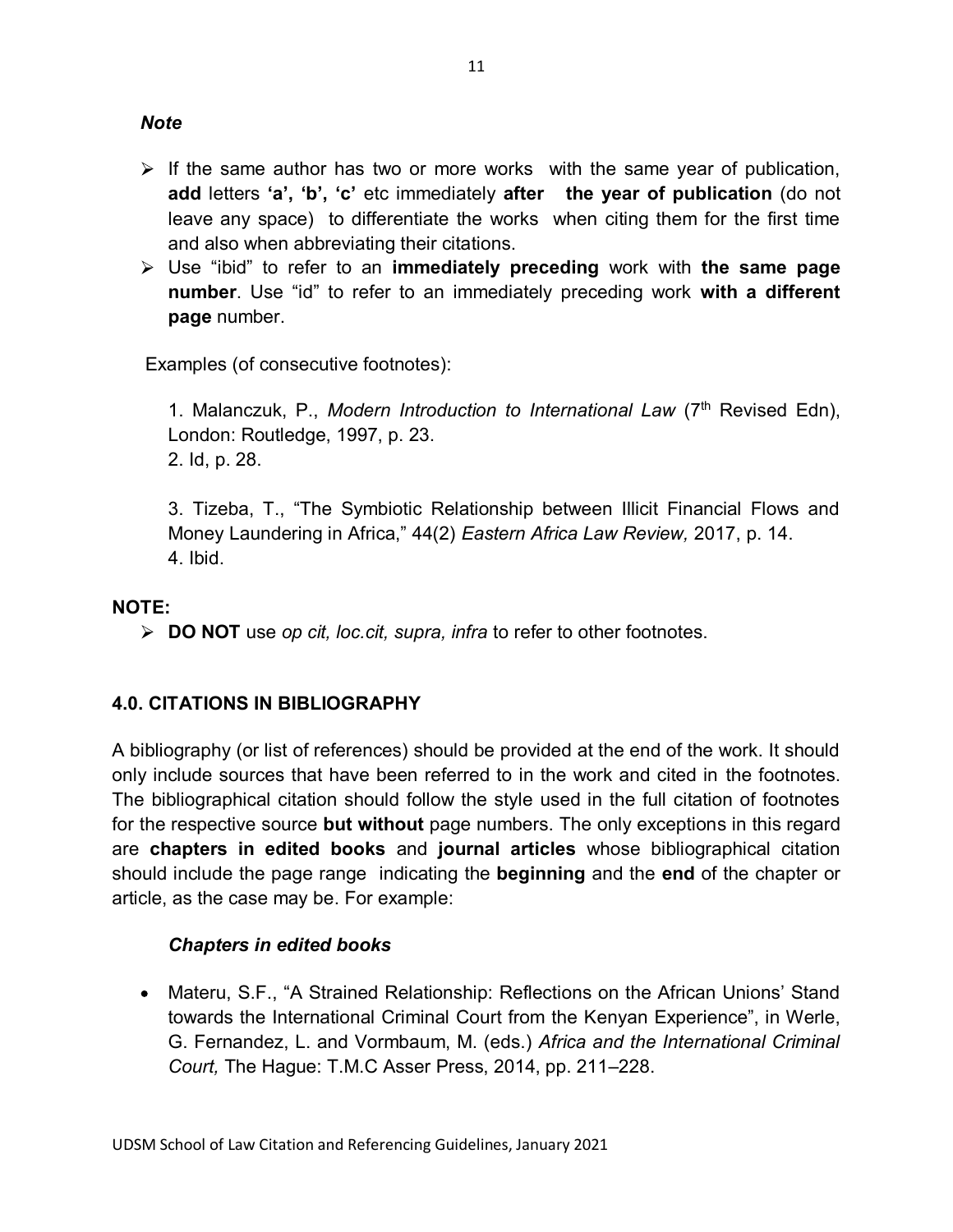Majamba, H.I. and Longopa, E.E.,"Post-2015 Legislative and Policy Reforms for Oil and Gas", in Kweka, O.L. and Majamba, H.I. (eds.), *Scientific, Legal and Economic Aspects of Oil and Gas in Tanzania*, Dar es Salaam: University of Dar es Salaam, 2018, pp. 40–69

## *Journal Articles*

- Tizeba, T., "The Symbiotic Relationship between Illicit Financial Flows and Money Laundering in Africa", 44(2) *Eastern Africa Law Review,* 2017, pp. 1–18.
- Werle, G. and Burghardt, B., "Do Crimes against Humanity Require the Participation of a State or a "State-Like" Organization?", 10(5) *Journal of International Criminal Justice,* 2012, pp.1151–1170.

#### **Note**

Entries in the Bibliography must be arranged in alphabetical order.

# **5. OTHER IMPORTANT INFORMATION**

Other important things to observe in citation

- Add a **full stop** at the end of every footnote.
- When citing authors/editors' names, **DO NOT** add a space between two initials; every author/editor's initial must be followed by a full stop. E.g. Peter, C.M.; Fimbo, G.M.; Wambali, M.K.B.
- "Place" of Publication refers to the **CITY** and not the country where the publisher is located.
- If you cite any other type of sources not covered in these Guidelines (e.g. audio/video recordings, television programmes or other broadcast sources, live performances, etc), choose the most convenient way of citation, which, to the extent possible, should be consistent with the citation style given for the sources covered in these Guidelines (e.g. in terms of arrangement/position of names, dates, year, URL, etc). You must strictly maintain consistency throughout.

## **6. ANTI-PLAGIARISM DECLARATION**

All works that are submitted for examination must be accompanied by a declaration that no plagiarism has been committed. The University Anti-Plagiarism Regulations shall be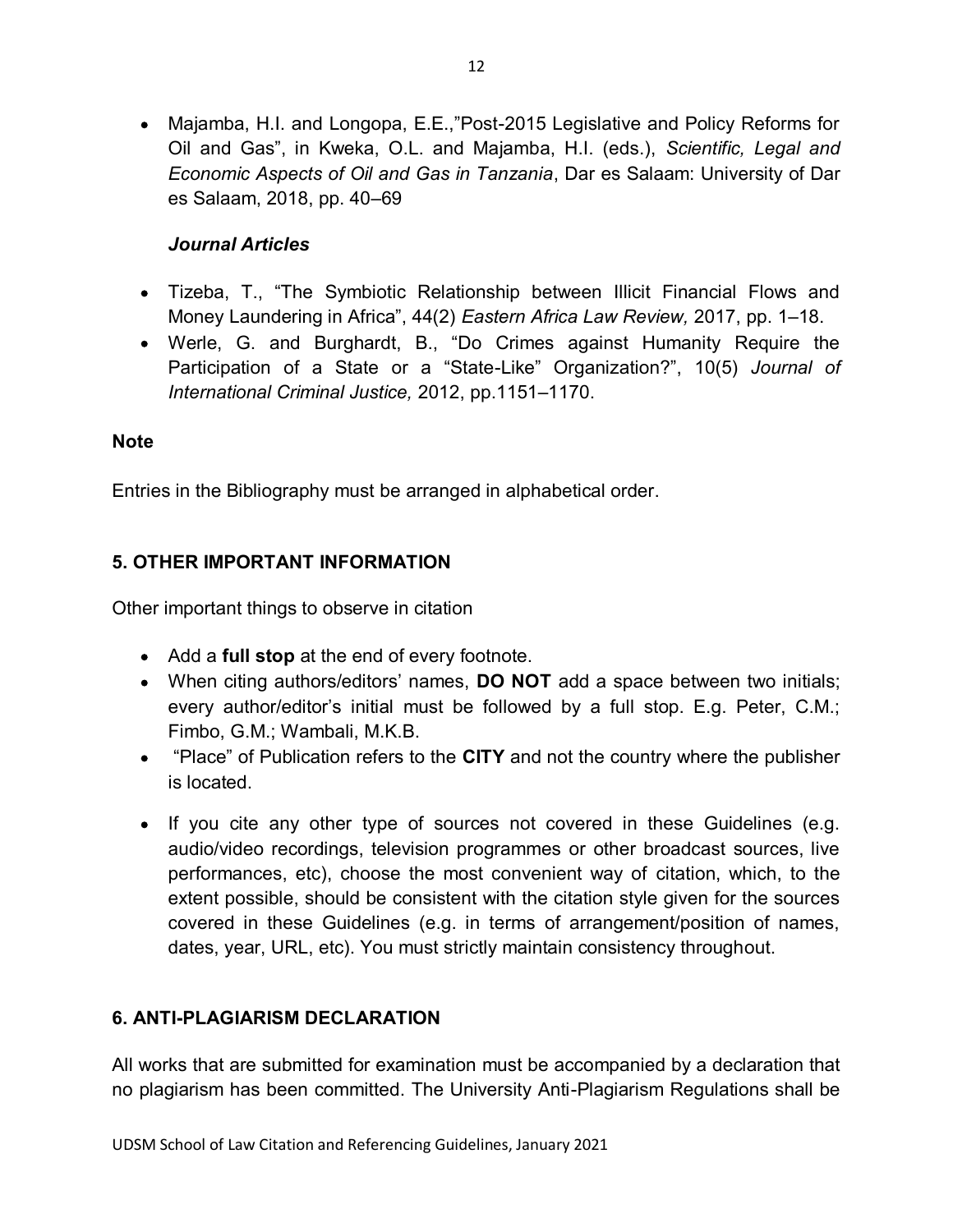applied in the event that plagiarism is detected. The standard format of the Antiplagiarism declaration is appended hereto.

## **Plagiarism Check**

The School will run each submitted thesis, dissertation, graduate essay, advanced paper, assignment, etc. through the anti-plagiarism software. If any plagiarism beyond the tolerable level is detected, the applicable Regulations shall be applied accordingly.